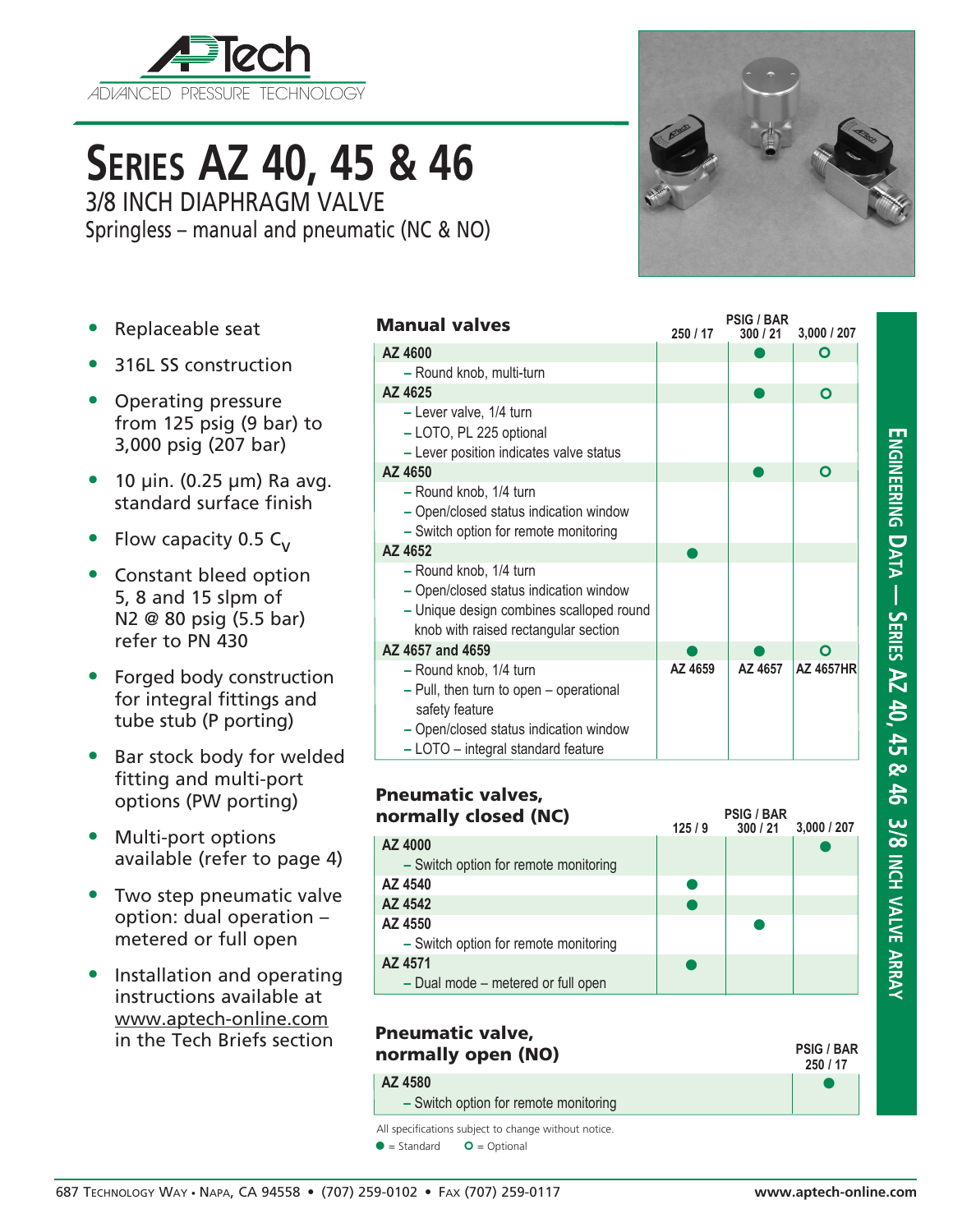# $H$  **igh purity ~ High value**

#### Engineering Data — Manual valves

| Operating pressure       | AZ 4600, 4625, 4650, 4657                  | Vacuum to 300 psig (21 bar); HR option vacuum to 3,000 psig (207 bar) |
|--------------------------|--------------------------------------------|-----------------------------------------------------------------------|
|                          | AZ 4652, 4659                              | Vacuum to 250 psig (17 bar)                                           |
| Flow coefficient $(C_v)$ | AZ 4600, 4625, 4650, 4652<br>AZ 4657, 4659 | $0.5$ (XT = 0.6)                                                      |

## Engineering Data — Pneumatic valves

| Operating pressure       | AZ 4540, 4542, 4571        | Vacuum to 125 psig (9 bar)     |
|--------------------------|----------------------------|--------------------------------|
|                          | AZ 4580                    | Vacuum to 250 psig (17 bar)    |
|                          | AZ 4550                    | Vacuum to 300 psig (21 bar)    |
|                          | AZ 4000                    | Vacuum to 3,000 psig (207 bar) |
| Flow coefficient $(C_v)$ | AZ 4540, 4550, 4571, 4580  | $0.5$ (X <sub>T</sub> = 0.6)   |
|                          | AZ 4000                    | $0.35$ (X <sub>T</sub> = 0.6)  |
| <b>Status</b>            | AZ 4000, 4540, 4550, 4552, | Normally closed (NC)           |
|                          | AZ 4571                    |                                |
|                          | AZ 4580                    | Normally open (NO)             |
| Actuation pressure       | AZ 4540, 4550, 4571, 4580  | 70 to 110 psig (5 to 8 bar)    |
|                          | AZ 4542                    | 60 to 110 psig (4 to 8 bar)    |
| Actuation port           | AZ 4000, 4540, 4580        | 1/8 NPT, top port              |
|                          | AZ 4542                    | M5, top port                   |
|                          | AZ 4550, 4571              | M5, side port                  |

### Engineering Data — Other parameters all valves

| Inlet and outlet connectors | 1/4, 1/2 and 3/8 inch face seal or tube weld   |
|-----------------------------|------------------------------------------------|
| Internal volume             | $0.12$ in <sup>3</sup> (2.14 cm <sup>3</sup> ) |
| Operating temperature       | -40° to +160° F (-40° to 71° C)*               |
| Surface finish              | 10 µin Ra                                      |
| Proof pressure              | 150% of operating pressures                    |
| Burst pressure              | 300% of operating pressures                    |
| Inboard leakage             | $2 \times 10^{-10}$ sccs                       |
| Outboard leakage            | $2 \times 10^{-9}$ sccs He                     |
| Leakage across seat         | $1 \times 10^{-9}$ sccs He                     |

\*VS option  $14^{\circ}$  to  $194^{\circ}$  (-10 $^{\circ}$  to + 90 $^{\circ}$ C).

## Engineering Data — Wetted materials all valves

| Body      | SS 316L**                      |
|-----------|--------------------------------|
| Finish    | Electropolished and passivated |
| Diaphragm | Ni-Co alloy / UNS R30003       |
| Seat      | PCTFE (Polyimide optional)     |

\*\*Sulfur content varies from forged to bar stock body.

Refer to product note PN414 for use of single melt SS.

#### AZ 4571 – Metered flow range tolerance at 80 psig  $N_2$  inlet, 0 psig outlet

| $10$ to 20 slpm                | $+/- 6$ slpm  |
|--------------------------------|---------------|
| $\vert$ 21 to 50 slpm          | $+/- 10$ slpm |
| $51$ to 100 slpm               | $+/- 15$ slpm |
| $101$ to 200 slpm              | $+/- 20$ slpm |
| 201 to 350 slpm (AZ 4571 only) | $+/- 25$ slpm |

All specifications subject to change without notice.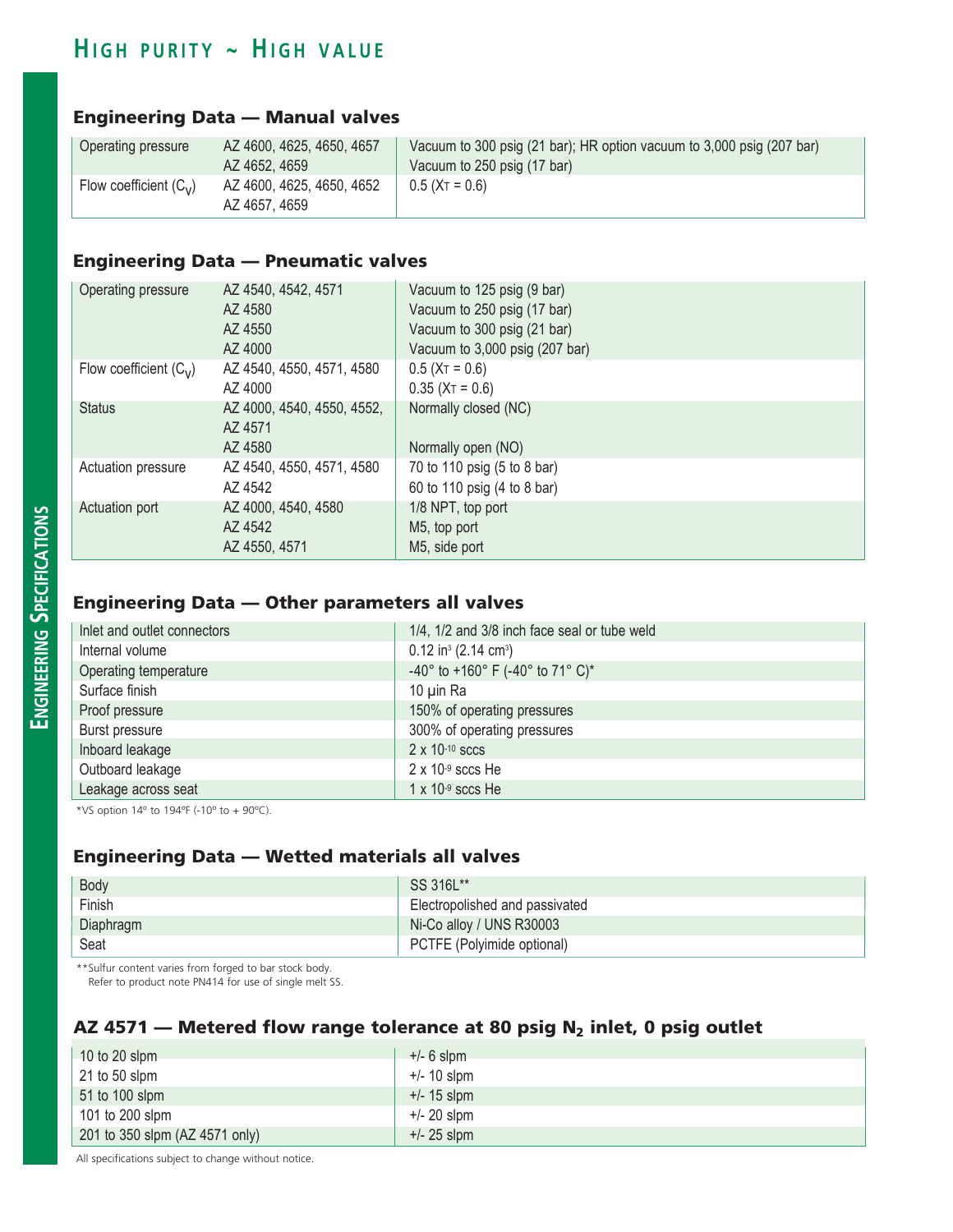

| VALVE  | D     |      | Н       |     |  |
|--------|-------|------|---------|-----|--|
|        | inch  | mm   | inch    | mm  |  |
| AZ4000 | ø1.98 | 50.3 | $-4.10$ | 104 |  |
| AZ4540 | ø1.46 | 37.1 | $-3.49$ | 89  |  |
| AZ4542 | ø1.57 | 40.0 | $-2.24$ | 57  |  |
| AZ4550 | ø1.37 | 34.8 | $-3.28$ | 83  |  |
| AZ4571 | ø1.72 | 43.7 | $-3.63$ | 92  |  |
| AZ4580 | ø1.46 | 37.1 | $-3.17$ | 81  |  |
| AZ4600 | ø2.12 | 53.8 | $-3.00$ | 76  |  |
| AZ4625 | 2.04  | 51.8 | $-2.94$ | 75  |  |
| AZ4650 | ø1.87 | 47.5 | $-3.02$ | 77  |  |
| AZ4652 | ø1.50 | 38.0 | $-2.17$ | 55  |  |
| AZ4657 | ø1.87 | 47.5 | $-3.60$ | 91  |  |
| AZ4659 | ø1.30 | 33.0 | $-3.13$ | 80  |  |

- Forged body only available in 2P porting with same type fittings inlet and outlet.
- Bar stock body, PW porting, has welded fittings in any combination of available type and size.
- P porting denotes forged body or bar stock body with integrally machined fittings. PW porting denotes welded fittings.
- Height of the valve (H) is an approximate value.

All dimensions in inches (mm).

Metric dimensions are for reference only. All specifications subject to change without notice. All manual valves are shown in open position. Sulfur content varies from forged to bar stock body.

|                  |                                    | <b>CONNECTION</b> | A       |      | B     |      |      |      |
|------------------|------------------------------------|-------------------|---------|------|-------|------|------|------|
|                  | <b>PORTING</b><br><b>BODY TYPE</b> |                   | inch    | mm   | inch  | mm   | inch | mm   |
|                  | P                                  | MV4xMV4 (Fixed)   | N/A     | N/A  | 1.140 | 29.0 | 0.44 | 11.2 |
| <b>FORGED</b>    | P                                  | TW <sub>6</sub>   | N/A     | N/A  | 0.875 | 22.2 | 0.44 | 11.2 |
|                  | P                                  | TW8               | N/A     | N/A  | 1.125 | 28.6 | 0.44 | 11.2 |
|                  | <b>PW</b>                          | FV4, MV4 (Fixed)  | 1.12 SQ | 28.4 | 1.390 | 35.3 | 0.44 | 11.2 |
|                  | P                                  | MV6xMV6 (Fixed)   | N/A     | N/A  | 1.500 | 38.1 | 0.44 | 11.2 |
| <b>BAR STOCK</b> | <b>PW</b>                          | FV6, MV6          | 1.12 SQ | 28.4 | 1.930 | 49.0 | 0.44 | 11.2 |
|                  | <b>PW</b>                          | TW6               | 1.12 SQ | 28.4 | 1.325 | 33.7 | 0.44 | 11.2 |